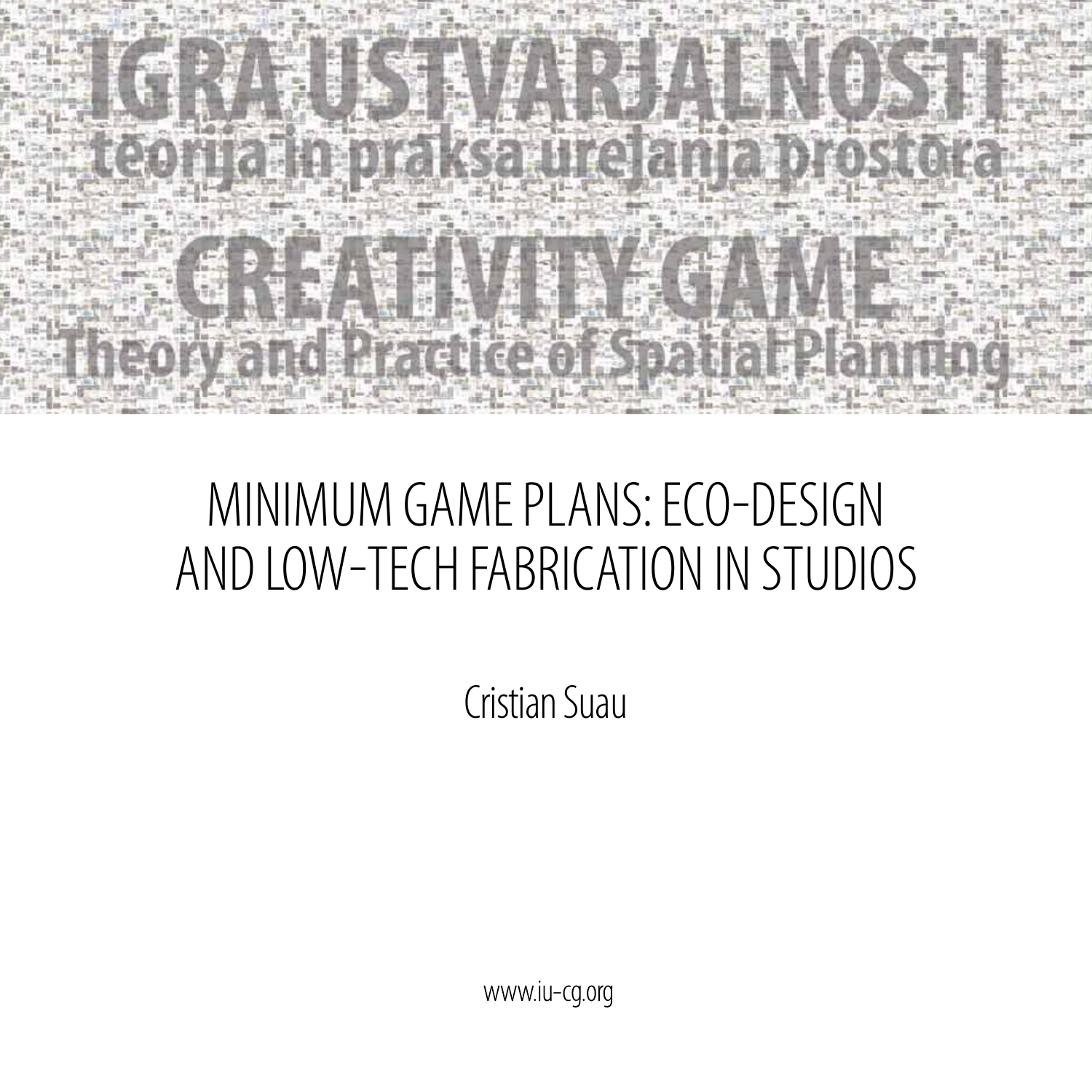Znanstvena revija, št. 1 / leto 2013 Univerza v Ljubljani Fakulteta za arhitekturo in Fakulteta za gradbeništvo in geodezijo Ljubljana, 2013

Scientific journal, No. 1/2013 University of Ljubljana Faculty of Architecture and Faculty of Civil and Geodetic Engineering Ljubljana, 2013

THE CREATIVITY GAME

Theory and Practice of Spatial Planning

Editors: Alenka Fikfak, Alma Zavodnik Lamovšek

Editorials: Matjaž Mikoš, Peter Gabrijelčič, Andrej Pogačnik, Miha Dešman, Mojca Golobič

Design and title page: Gašper Mrak Slovene text proofread by: Mojca Vilfan

Published by: University of Ljubljana,

Faculty of Civil and Geodetic Engineering

Translation: Mojca Vilfan

Faculty of Architecture and

Journal website: http://www.iu-cg.org/

Naslov revije: Title of the Journal:

## IGRA USTVARJALNOSTI teorija in praksa urejanja prostora

Urednici: Alenka Fikfak, Alma Zavodnik Lamovšek

Uvodniki: Matjaž Mikoš, Peter Gabrijelčič, Andrej Pogačnik, Miha Dešman, Mojca Golobič

> Oblikovanje in naslovnica: Gašper Mrak Lektoriranje: Mojca Vilfan Prevod: Mojca Vilfan

> Založila: Univerza v Ljubljani, Fakulteta za arhitekturo in Fakulteta za gradbeništvo in geodezijo

> > Spletna stran revije: http://www.iu-cg.org/

Spletna stran številke: http://www.iu-cg.org/paper/2013/iu01.html Link to this issue: http://www.iu-cg.org/paper/2013/iu001.html

ISSN 2350-3637 (spletna revija)

ISSN 2350-3637 (Web Journal)

Univerza v Ljubljani

Fakulteta za gradbeništvo in geodezijo



Fakulteta Univerza v Ljubljani za arhitekturo

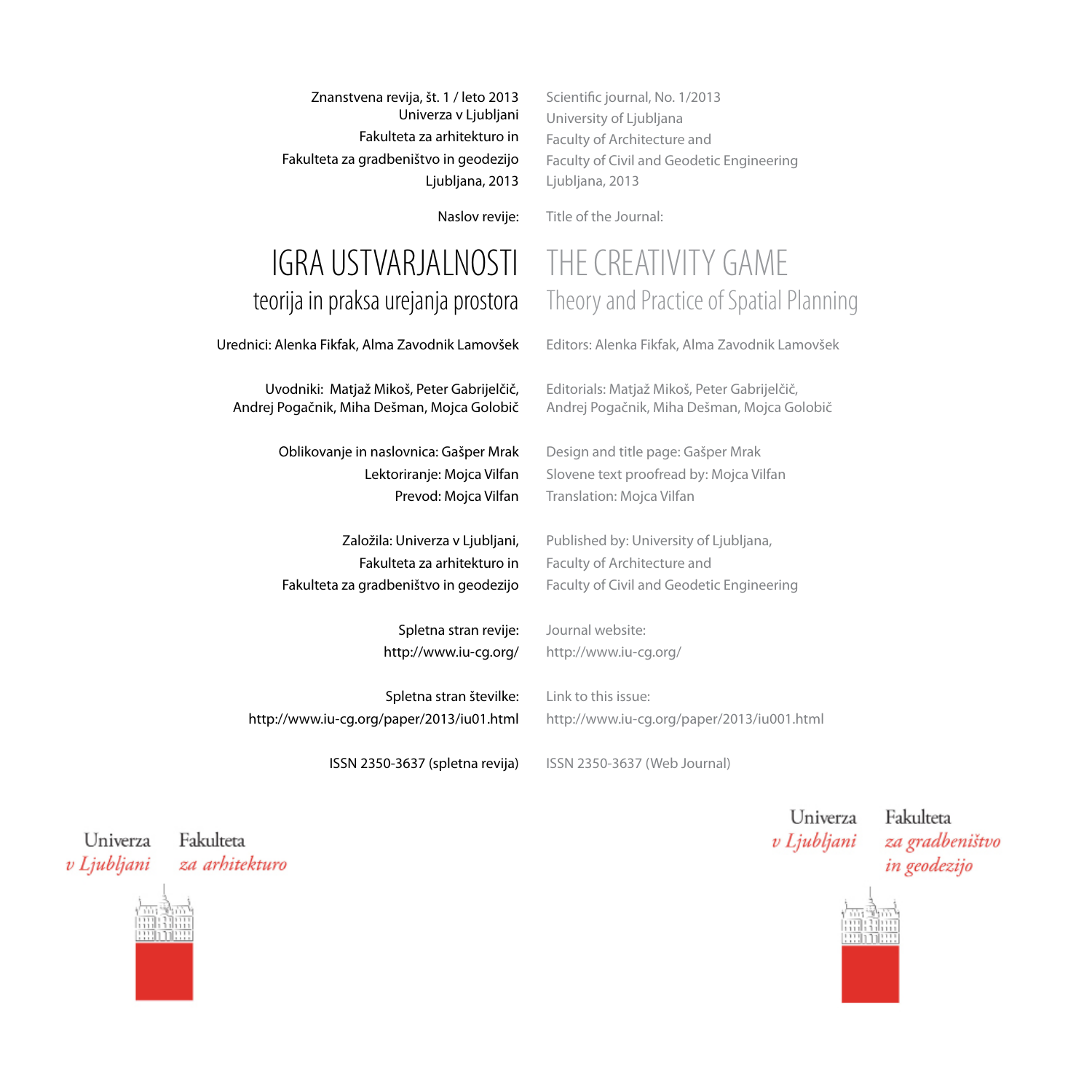# Cristian Suau MINIMALNA PRAVILA IGRE: Okoljsko primerna zasnova in nizkotehnološka izdeláva v birojih MINIMUM GAME PLANS Eco-Design and Low-Tech Fabrication in Studios

DOI: 10.15292/IU-CG.2013.01.034-039 UDK: 72.011 (082), 711.4 (082) 1.01 Izvirni znanstveni članek / Scientific Article SUBMITTED: March 2013 / REVISED: June 2013 / PUBLISHED: July 2013

## IZVLEČEK

V raziskavi s primerjalnimi metodami poučevanja in projektiranja kritično preučujemo načela nizkotehnološke izdelave in visokega dizajna, ki so od leta 2004 predmet mednarodnih delavnic v Španiji, Sloveniji, Čilu in Združenem kraljestvu pod vodstvom avtorja tega prispevka. Raziskava se osredotoča na sisteme poučevanja in učenja o okoljsko primernih zasnovah izdelkov, ki se izvajajo v nekaterih projektivnih birojih in manjših delavnicah. Od leta 2008 pripravljam intenzivne tritedenske projektivne delavnice kot del dodiplomskega študija v sklopu t. i. vertikalnega projektiranja, ki poteka na valižanski šoli za arhitekturo (Welsh School of Architecture (WSA)) v Cardiffu.

Izbrani primeri pokažejo, da sodelujoči študentje in tutorji lahko hitro razvijejo pomembne okoljske in konstrukcijske veščine, kot so prostorska vsestranskost, zavedanje o okolju in življenjskem krogu ter doseganje znanja preko prakse, s pomočjo inovativnih maket in prototipov. Vsaka naloga je vključevala intenzivne delavnice, ki so se osredotočale na zasnovo in izdelavo osnovnih okvirov, pri tem pa smo uporabljali opuščena in brezplačna gradiva.

## KLJUČNE BESEDE

okoljsko primerna zasnova, projektivni biro, delavnica, preko prakse do znanja, Tyrespace©, PHS© (Pallet Housing System), Nomadic Allotment project©

## ABSTRACT

Through comparative teaching and design methods, this study critically explores the principles of low-tech and high-design carried out in several international workshops led by the author in Spain, Slovenia, Chile and the UK, since 2004. This study focuses in the teaching and learning systems of Eco-design implemented in several design studios and compact workshops. Since 2008 I have offered intense 3-week design workshops as part of the BSc activity called 'Vertical Studio' that is carried out at the Welsh School of Architecture (WSA) in Cardiff.

The selected cases show how engaged students and tutors can rapidly develop key environmental and constructional skills such as spatial versatility, environmental awareness, lifecycle thinking and collaborative research by doing applied in innovative mock-ups and prototypes. Each studio brief consisted of intensive workshops focusing on conceptualisation and fabrication of elementary frameworks by using disused cost-free materials.

### KEY-WORDS

Eco-design, Low-tech fabrication, DIY, Research by Doing, TyreSpace, PHS (Pallet Housing System), The Nomadic Allotment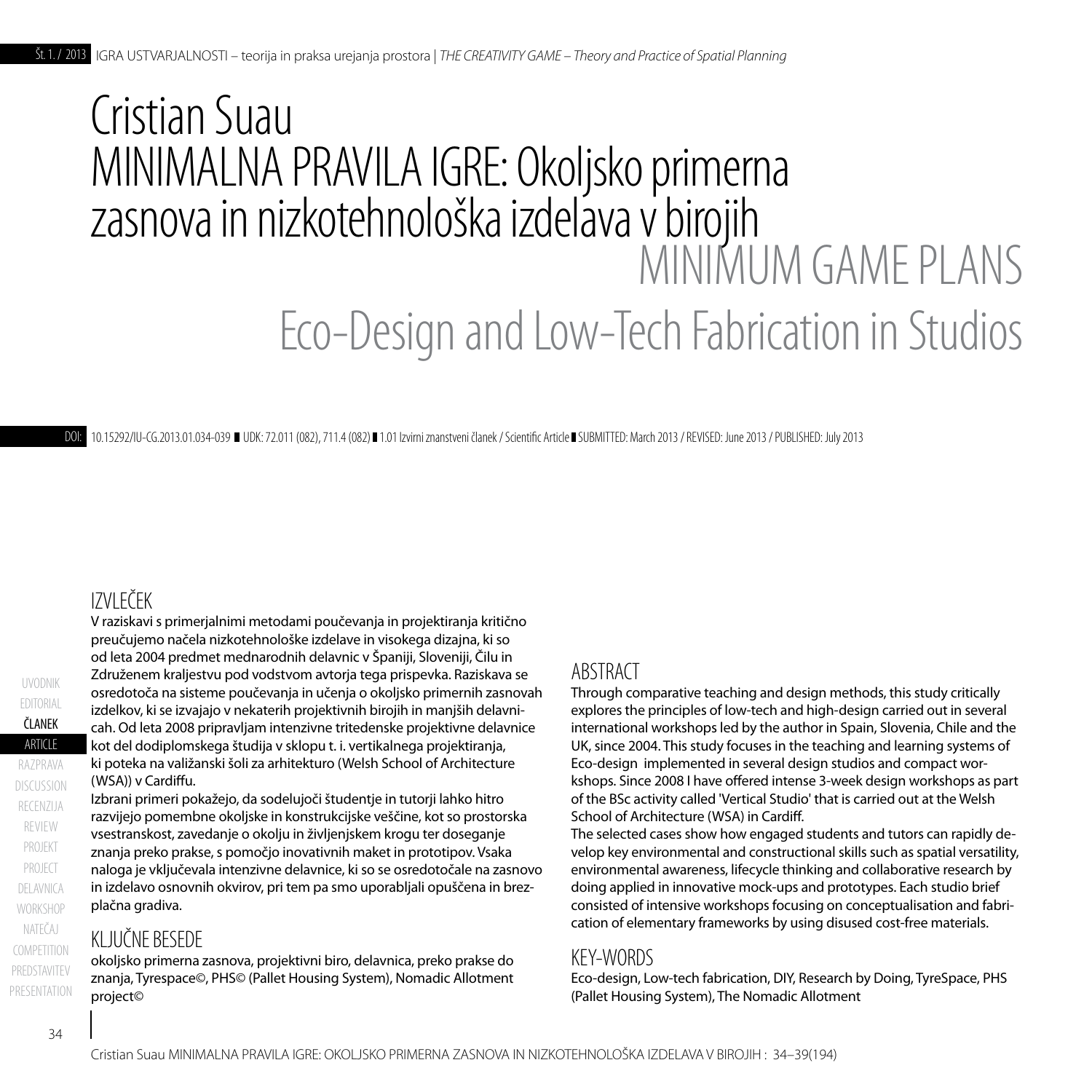## 1. Preface

Eco-design aims at reducing the environmental impact of buildings or products, including the energy consumption throughout their entire life cycle. Eco-design is consequently the process of incorporating environmental considerations during all (as early as possible) phases of the design of buildings or objects. The aim is to identify possible design strategies and alternatives in order to reduce the urban environmental impacts throughout the life cycle. The adoption of the Eco-design approach has to focus on environmental balances, which are related to shifting of environmental problems from one stage to another and from one environmental slot to another.

Eco-design is for that reason closely related to life cycle thinking. All the case studies deal with the principles of *Reusability, Recyclability* and *Recoverability* of urban and industrial waste such as packaging and thus explore structural capacities to become inhabited devices such as playgrounds, dwellings or furniture. Low-tech fabrication is the optimal medium to test and materialise our Eco-design outcomes, throughout the method of *'bricolage'.* The term is borrowed from the French word bricolage, from the verb bricoler, the core meaning in French being, *»fiddle, tinker«* and, by extension*, »to make creative and resourceful use of whatever materials are at hand (regardless of their original purpose)«* (Merriam-Webster dictionary, 2013) or Do-It-Yourself (DIY), an elementary fabrication process that is 100% personal involvement and enhancement of manual skills, which are dormant due to an education based on abstraction and merely cognitive aspects rather than material competences.

## 2. Towards a Democratic Design

Following the lesson of the *"Tower of Babel"* painted by Pieter Bruegel the Elder in 1563 (Kunsthistorisches Museum, Vienna), planet Earth seems a vulnerable "3D *game board"*. Its tools and components are not limitless. The current financial crisis is a good example of unscrupulous ruling. It demands a profound analysis on the collapse of speculative manoeuvres, with dramatic short-term consequences in our environment. What is evident, mainly in industrialised zones, is that we are undergoing the excess of a speculative "Culture of Consumption" and the pseudo-environmental notion of *"Greenism"*.

After reading the clairvoyant book called *"Six Memos for the Next Millennium"* (Calvino, 1988, pp. 101-124) – full of wit and erudition – I would like to highlight some key points which govern not just a visionary planet but ethically my lifecycle thinking by *underpinning progressive research by doing,*  mainly through the bridging between design studio and personal research outputs. It reveals itself as a manifesto for democratic design. Generally a succinct synopsis of five cornerstones can be deployed as follows:

#### **I. Empowered Diversity**

Conflict, diversity and difference are constitutive elements of democratic coexistence. A democratic architecture has to identify obstacles and provide flexibilities, explore visionary scenarios, look at potential smart technologies and define new socio-spatial models.

#### **II. Adaptable Living Systems: What Should We Play Instead?**

Life is frantic and changing. Adaptability is a necessary antidote against reductive and dysfunctional schemes of living in motion. We must operate with progressive design approaches on potential architecture by exploring the spatial deterioration of the built environment in existing urban or suburban contexts and thus generating new spatial games.

#### **III. Construction of Innovative Environments and Plural Design**

Density and diversity are sustainable terms. All citizens have the right to have a sustainable social, climatic and built environment. For instance, any democratic architecture should support the use of decarbonised technologies and encourage passive energy systems in order to achieve adequate thermal performance, climatic protection, and functional flexibility.

#### **IV. Playability**

One of the most significant aspects of design lies in its ludic action. What level of playability do we take into consideration in the design process?

#### **V. Social Accessibility**

We must reject any architectural trend that excludes the ethic role and consequently the social promotion. Architects are certainly organic intellectuals because they are organizers of the existing and future built environment.

## 3. Playingwith Less

By studying historically the spatial evolution of architecture, we observe a gradual dematerialization of the space, from mass towards film. Contemporary space in formal cities is lacking of playability. Citizens do not engage enough in decision-making and, for instance, our streetscape becomes a territory of boredom and social agony. Nevertheless, space is a precious resource especially in informal cities and certainly communities in slums do engage more in the remapping and reshaping of their built environment. Users take an active role and the inventiveness of survival logic allows for the development of dynamic spatial frames ruled by three main factors: *Compactness, Lightness and Speed.*

Those factors are not just mere definitions but contain the new principles which rule the world of design. For instance, if we focus on the notion of compactness, it appears as a manifesto of *Elementarism* against oversized architecture. Smallness opens up unexpected trails of spatial production and provides new functional flexibility with spatial interoperability; do more with less. The sculptor Richard Serra stated that *»the biggest break in the history of sculpture in the twentieth century occurred when the pedestal was removed (Serra, 1994, pp. 141)."*

It provides new opportunities for modular and lightweight housing frames by reusing pallets shipping boards. It can be assembled or disassembled anywhere easily. It consists of expandable and contractible spaces within simple frameworks, and it is well-weatherproofed with passive techniques according to specific climatic contexts. Source: Dr. Suau archive (ECOFAB-RICA, 2012).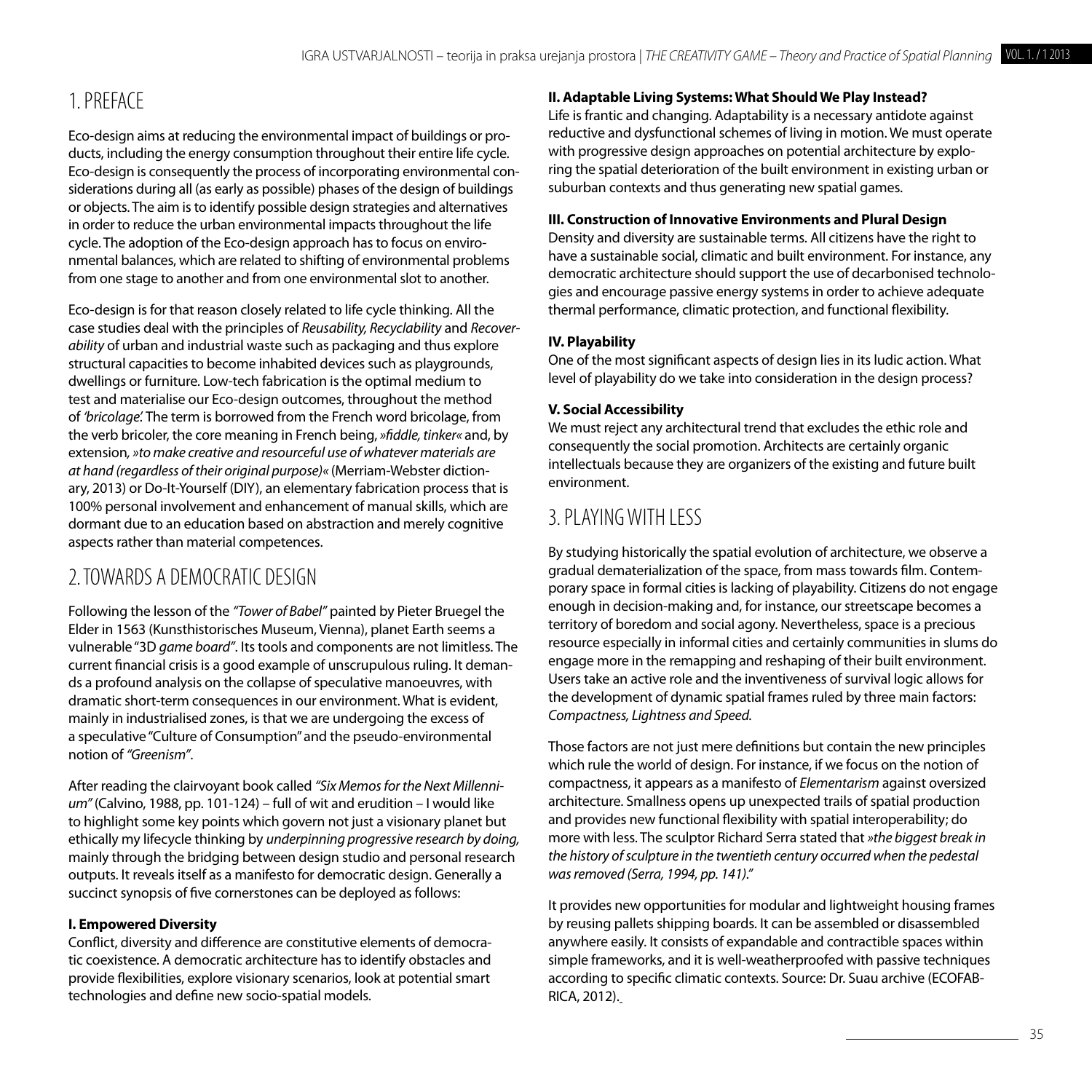

If we relate this statement in architectural practice, what happens when foundations become smaller, lighter or simply removed? In this case, minimum would not mean minuscule but would imply removing from design its superfluous, redundant or useless properties. Consequently the search for elementary living is not a trend applicable in impoverished cities or cultures but is rather an appropriate strategy for dealing with playable design factors (Figure 1). What level of playability do we take into consideration within the design process?

Compactness inevitable implies lightness and speed of fabrication. Hence ludic research and workshops on compact-light-fast design should experiment in praxis and, above all, play with potential and existing obstacles. Apart from this, the design process should foster the sensorial exploration towards new space-frames by looking at potential appropriate technologies applied in our built environment. Thus, compact design follows the logic of minimum assemblage, a sort of "base kit" that is able of numerous combinations with few connectors.

## 4. JUNK AS MATTER FOR LUDIC FRAMEWORKS

The logics of reusing and recycling of manufacturing waste appear as a visionary game of research, which acquire a strategic role in the design of the



built environment, the reconversion of productive and economical models and the reshaping of new living forms.

Since 2004 I have investigated fast fabrication systems applied for emergency dwellings in urban or remote environments. The results are two prototypes: Tyrespace© and PHS© (Pallet Housing System) (Figure 2). They are mainly affordable solutions, which give response to mankind in natural disasters and *urban emergency* (i.e.: solutions for migration or low-incomes dwellers) in slums or the like.

The dwelling is a compact cube facing Equator. The roof is slightly tilted. The Direct Gain Systems occur by incorporating a large opening ( glazed façade) facing south and a clerestory, which performs as an efficient solar collector (thermal buffer). Source: Dr. Suau archive (ECOFABRICA, 2012).

The designs are based on the application of manufactured waste, such as disused timber boards and rubber. Depending on the specific properties of each material or component, quality of constructional systems and the weatherproofing applied in each chosen prototype, different parameters of transitoriness and lifespan can be achieved. Some materials are more ephemeral than others, nonetheless structural. Each fabrication process reuses waste as structural frames with low-tech building methods:

**I.** Tyrespace© (Figure 3) is a-prototype based on the reuse of tyres. Geometrically it consists of a compact polygonal layout where walls and roofing are structured mainly by combining and strapping car and motorbike tyres. Several climatic simulations, has thoroughly been analysed and detailed based on constraints of the modular structure. The outcomes are elastic frames -*'webs'* or semi-domes that lightly touch the ground- with potential applications in sheds, bridges and games.

**II.** The PHS© (Figure 4) is an innovative housing frame. It constitutes an ecological response by reusing timber-shipping boards applied to compact dwellings. It can easily be assembled or disassembled. Neither cranes nor scaffolds are used to connect walls with floors or roofs because the bare pallet board operates like an adjustable ladder itself. There are two types: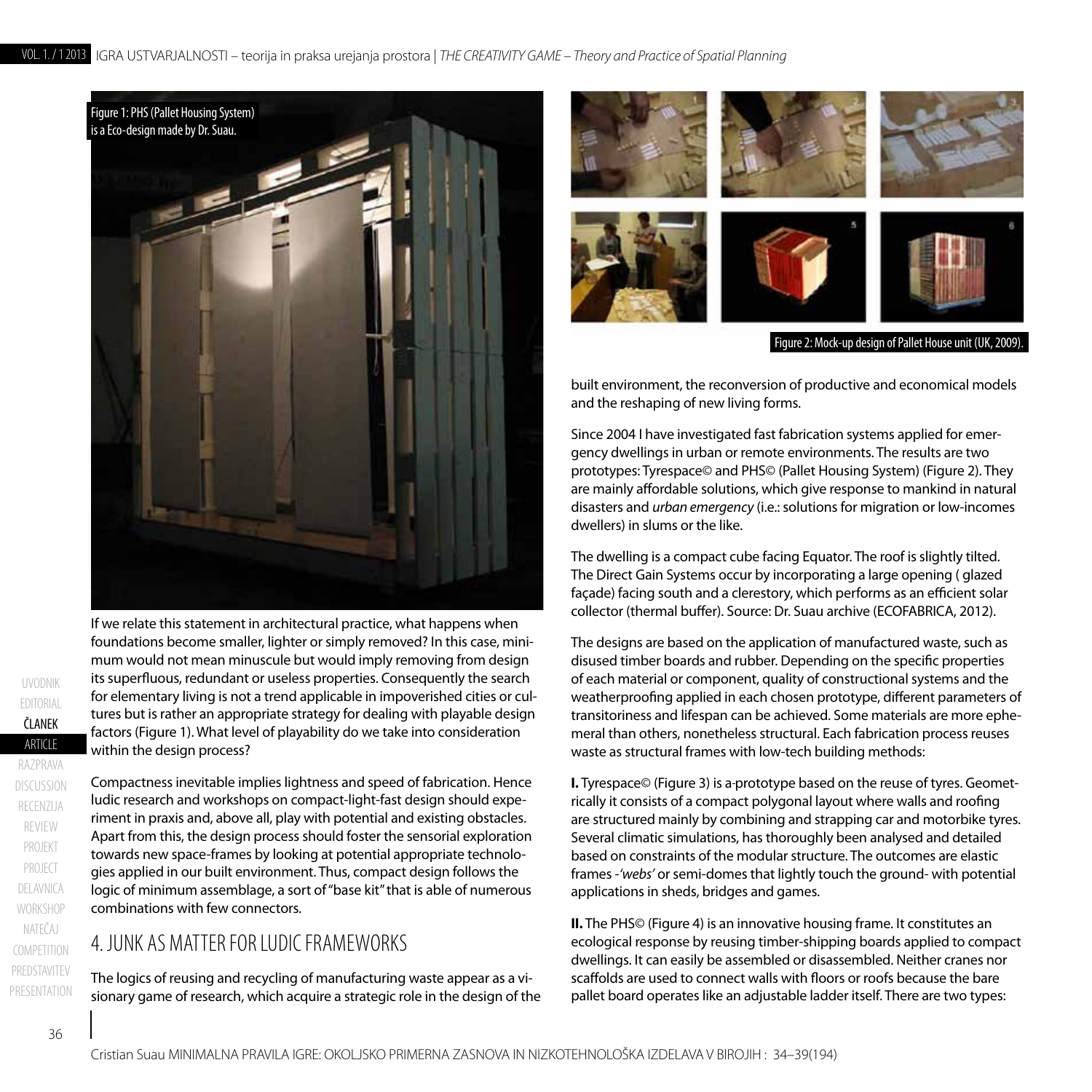

Figure 3: *Tyrespace©* project is another new structural games. In 2008, I led a Master workshop at the School of Architecture PUC in Santiago de Chile. In two weeks, 6 small groups produced a 12m span footpath bridge only with car tyres. They carried out several empirical tests using all the components and properties of each car tyre. The preliminary structural tests with strapping connectors failed. Those frames required extra-stiffness. Nevertheless the use of strapping methods showed capability to build up random tissue. Source: Dr. Suau archive (ECOFABRICA, 2012).

Cubic and Triangular (A-frame) solutions. The modules are assembled and embraced mainly by boards, tensile components or metal connectors. These components are available in the shipping and packaging manufacturing. The PHS© has been climatically tested by employing passive techniques such as orientation, building shape, and colours, available local materials, and shading devices. They have similar base modulation: 80cms x 120cm. In terms of spatial distribution, the PHS© provides a central kitchen/bath core with sleeping room.

All these case tests are handmade fabrication systems. These geometries and modules are the result of the specific structuring potential. Summarizing, junk-frames formulate a rapid implementation of variable and interchangeable structures with interior adjustable buffers and panels capable to contain different types of occupancy and climatic variation. Each structure fosters the notion of a do-it-yourself *'kit'* and demonstrates a strong spatial playability and adaptability, in line with the need for decarbonisation of the built environment.

It consisted in the application of PHS© assemblage system applied in modular and mobile agro-devices. Source: Dr. Suau archive (ECOFABRICA, 2012).



## 5. Collaborative Research by Doing

The outcomes of the above mentioned research have been directly applied into subject-based design studio. Through innovative teaching and design methods, this study critically synthesises the principles of low-tech and high- -design carried out in several international workshops and applied research led by myself. It shows how students can rapidly cultivate essential environmental and constructional abilities such as spatial versatility, environmental awareness and collaborative research by doing. Each studio brief consisted of intensive workshops focusing on conceptualisation and fabrication of elementary frameworks by using disused cost-free materials. What is a compact architecture today? What should our design objectives be for a sustainable future? What type of elementary framework should we achieve?

For instance, the design workshop called *"Nomadic Allotments"* built mobile allotments at Borough Market as part of the International Student Architecture Festival in London 2010 (refer to http://www.nomadicallotments. co.uk). Students learnt on agile fabrication, reuse of junk materials and urban gardening techniques. We obtained an international prize as the best "Recycling Project". The lesson of these series of workshops lies on the notion of eco-fabrication applied in undergraduate architectural education. The culture of each workshop is a learning tool and catalyst for "smart" design decisions, by using less and giving more. Each workshop shows how to edifice 'bridges' between praxis and research, based on flows of retrospective criticism and prospective visions for encouraging eco-friendly urban environments. Regarding the increasing levels of industrial waste released by our carbon-intensive culture, there is still a certain lack of inventiveness in how we might deal with these materials by *"upcycling"* and reusing them in the building sector, as innovative frameworks, thermal insulators or cladding.

What can we play instead by reusing industrial waste? Eco-frames aim to survey on the cultural notion of reuse and recycle applied in construction,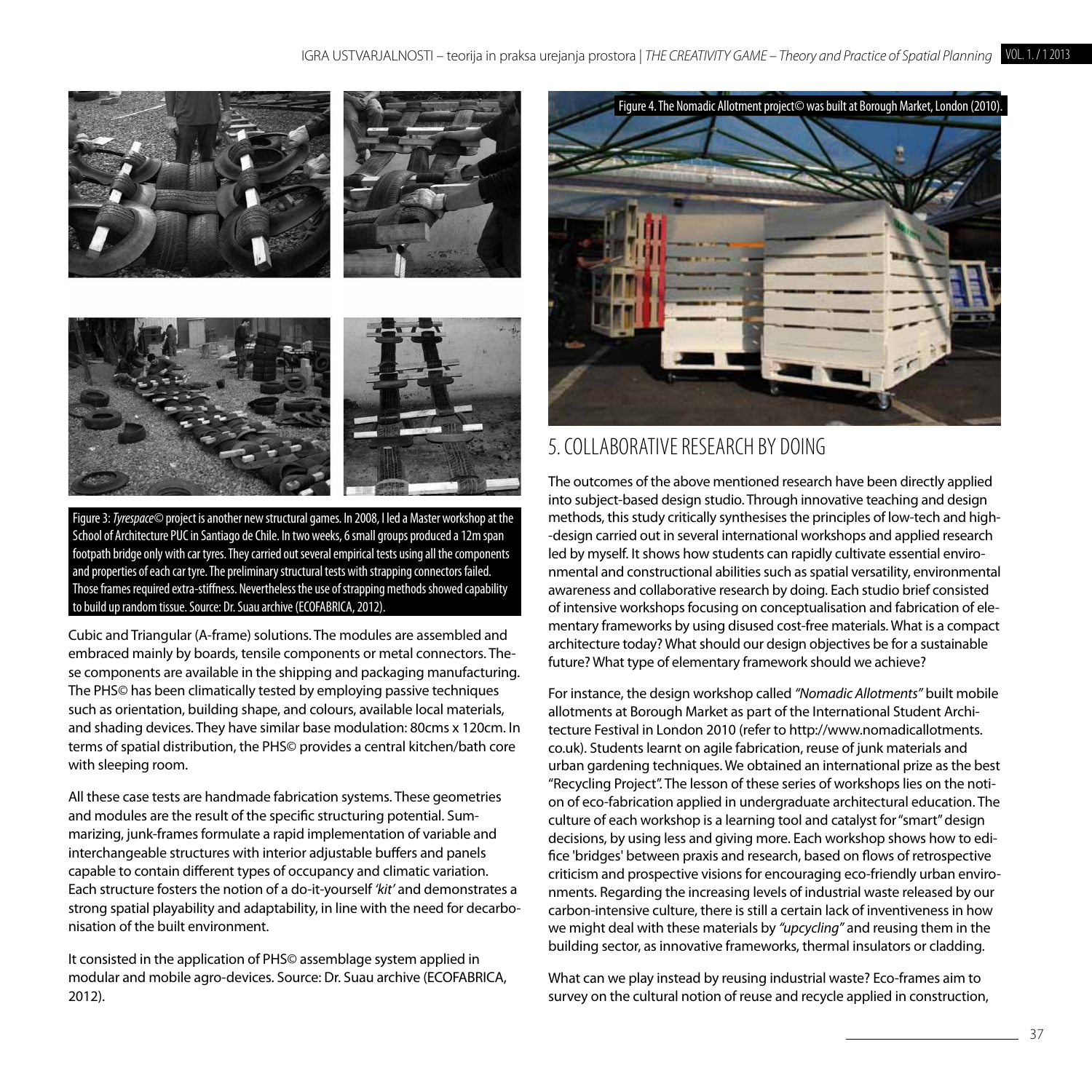by using industrial disused materials such as metal, timber, rubber or any packaging components with constructional potential. Each of these design labs has achieved the following scopes:

- A. Eco-fabrication by employing disused industrial materials
- B. Collaborative work between students and staff
- C. Environmental design by employing analogical and digital tools
- D. Communicational, spatial and constructional skills by testing and building affordable designs such as shelters, allotments, playgrounds, furniture, etc.

## 6. Process and Methodologies

Eco-frames are the result of the consolidation of 5-year T&L development project and implementation in design studio at the Welsh School of Architecture (WSA). It is part of our spring term so-called *"Vertical Studio"* for BSc1 and BSc2, which was established in 2008. Since its foundation, I have been involved in its co-ordination for two years (2008 & 2009) and also led five different units:

- *A. Folding Architecture:* http://www.cardiff.ac.uk/archi/studioproposal- -spring-2008.php
- *B. Junk-Frame:* http://www.cardiff.ac.uk/archi/studioproposal-call-for.php
- *C. Nomadic Allotments (Figure 5):* http://www.cardiff.ac.uk/archi/v-studio-2010- -studio\_4.php , http://www.nomadicallotments.co.uk
- *D. The Art Box 1:* http://www.cardiff.ac.uk/archi/v-studio-2011-studio\_4.php
- *E. The Art Box 2:* http://www.cardiff.ac.uk/archi/vs2012/pdf-html/12-the- -art-box.html

The design process of this studio offers innovative analogical and digital techniques on sustainable design through the investigation of eco-design ideas and applications. This also enables me to share my professional and research expertise by exploring *'Design by Doing'.*

The learning method encourages 100% cluster work through the surveying, debating, playing and modelling of experimental spatial systems. The student design process is mostly edited digitally, thus allows easy exchange and accessibility. Physical models are constructed and tested manually and then constructed and exhibited in 1:1 prototypes. This is done so that students can train and develop a sensorial "eye-to-hand co-ordination" and sense of fabrication and craftsmanship, not just a mere visual experience. During group tutorials, instead of providing 30-minutes-tutorial-per- -student, tutors increase the student monitoring by brainstorming and trafficking design ideas through group dynamics.

The fabrication of a mock-up allowed testing the structural capacities of a triangular framework made with only 3 shipping pallet boards. Source: Dr. Suau archive (ECOFABRICA, 2012).

Thus cohorts can also learn from each other. Within the interim review process, tutors and crits establish an appropriate medium to judge and assess work process. Therefore peer-reviews are an instant way to build up





operative critique by having different viewpoints. They create a favourable atmosphere for debate and collective celebration.

What is essential in each review is to evaluate the continuous process according to the given learning outcomes and brief's targets. Verbal, diagrammatic and written crit feedbacks are provided to all students.

A specific feedback pro-forma has been designed to record each presentation; highlighting the strengths and weaknesses of each artwork and providing alternative precedents and recommendations.

The recording part of each feedback review is filled in by a student who performs as scribe. Instant feedback is understood as a consistent, constructive and explicit mechanism for personal development, rather than a measurement for marking or a *"ticking box"* mechanism. The final marking is calculated as part of the annual portfolio. After processing and comparing these results, the next step was to reflect on the given assessment methods among colleagues, taking into account the student questionnaire.

UVODNIK

EDITORIAL